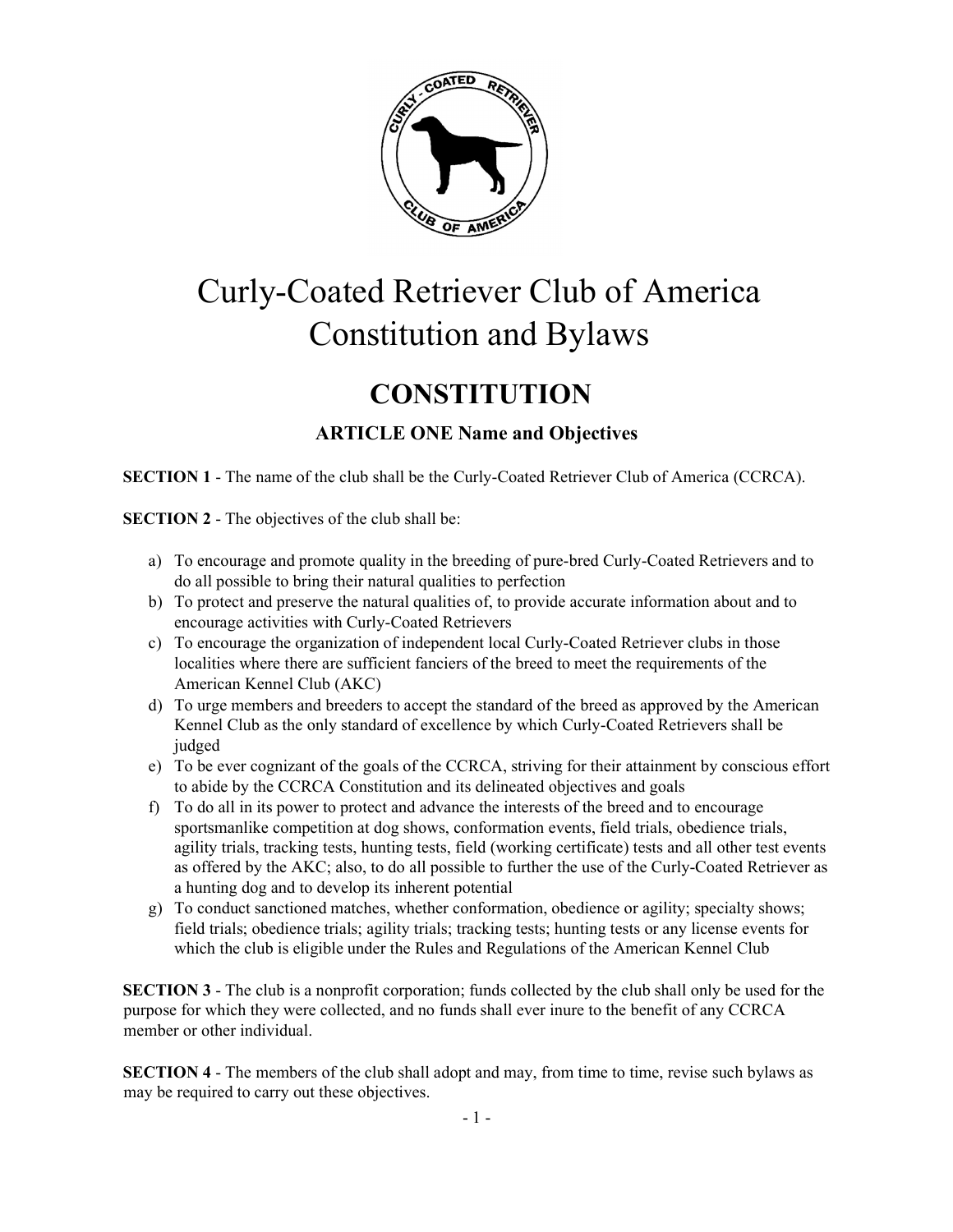## BYLAWS

## ARTICLE ONE Membership

SECTION 1 - Eligibility - There shall be two types of membership. Regular membership is open to all persons, eighteen (18) years of age and older, who are in good standing with the American Kennel Club and who subscribe to the purposes of this club. Regular memberships may be single or household. A household membership constitutes two votes per household. A household is considered a common address. Junior membership is open to all persons, from eight (8) through seventeen (17) years of age, who subscribe to the purposes of this club; however, these members will not have the right to vote or hold office. A junior member in good standing automatically becomes a regular member upon attainment of that person's eighteenth  $(18<sup>th</sup>)$  birthday.

The additional distinction of Lifetime Member may be added to the status of a regular member. This distinction recognizes an individual for significant contributions to the breed based on criteria established by the board of directors (board). Members designated as Lifetime Members will be recognized at all CCRCA functions, have their annual dues waived and will remain members of the club as long as they maintain their status as a member in good standing with the CCRCA. No more than one person may be awarded the distinction of Lifetime Member in any year. There is no requirement to award this distinction annually.

SECTION 2 - Dues - Membership dues, in an amount established in an on-going motion of the club prior to the  $(15<sup>th</sup>)$  day of September of each year by the board of directors, are payable on or before the 1<sup>st</sup> of January for continuation of membership. Any member whose dues are not paid for the current year (coincides with the club official year of January  $1<sup>st</sup>$  to December  $31<sup>st</sup>$ ) shall be considered a member not in good standing and shall not be entitled to nominate candidates for office, vote or receive any privileges of club membership. On October 1<sup>st</sup> the chair of the membership committee shall send via regular mail to each member a statement of his/her dues for the ensuing year. On or about December 1st the chair of the membership committee shall send to each division director a list of those current members who have not yet paid their dues. Division directors will contact unpaid members so as to avoid late payment.

SECTION 3 - Election to Membership: Each applicant for membership shall apply on a form, as approved by the board of directors, which shall provide that the applicant agrees to abide by these constitution and bylaws and the rules and regulations of the American Kennel Club. The application shall state the name and address of the applicant and shall carry the endorsement of two members in good standing, not of the same household. Accompanying the application, the prospective member shall submit payment of dues for the current year.

Upon receipt of the application, the applicant's name and address shall be printed in the club's newsletter. Unless an objection in writing is received by the secretary within thirty (30) days of the mailing date of the newsletter, the applicant shall become a member of the club. If such objection is received, no later than sixty (60) days following receipt of such objection, the board of directors by written vote, shall determine the final status of the application. Affirmative votes of two-thirds (2/3) of the board members shall be required to elect such applicant. An application which has received a negative vote by the board may be presented by one of the applicant's endorsers at the next annual meeting of the club. The members may elect such applicant by secret ballot and an affirmative vote of three-fourths 3/4 of the members present. Applicants for membership who have been rejected by the club may not reapply within twelve (12) months after such rejection.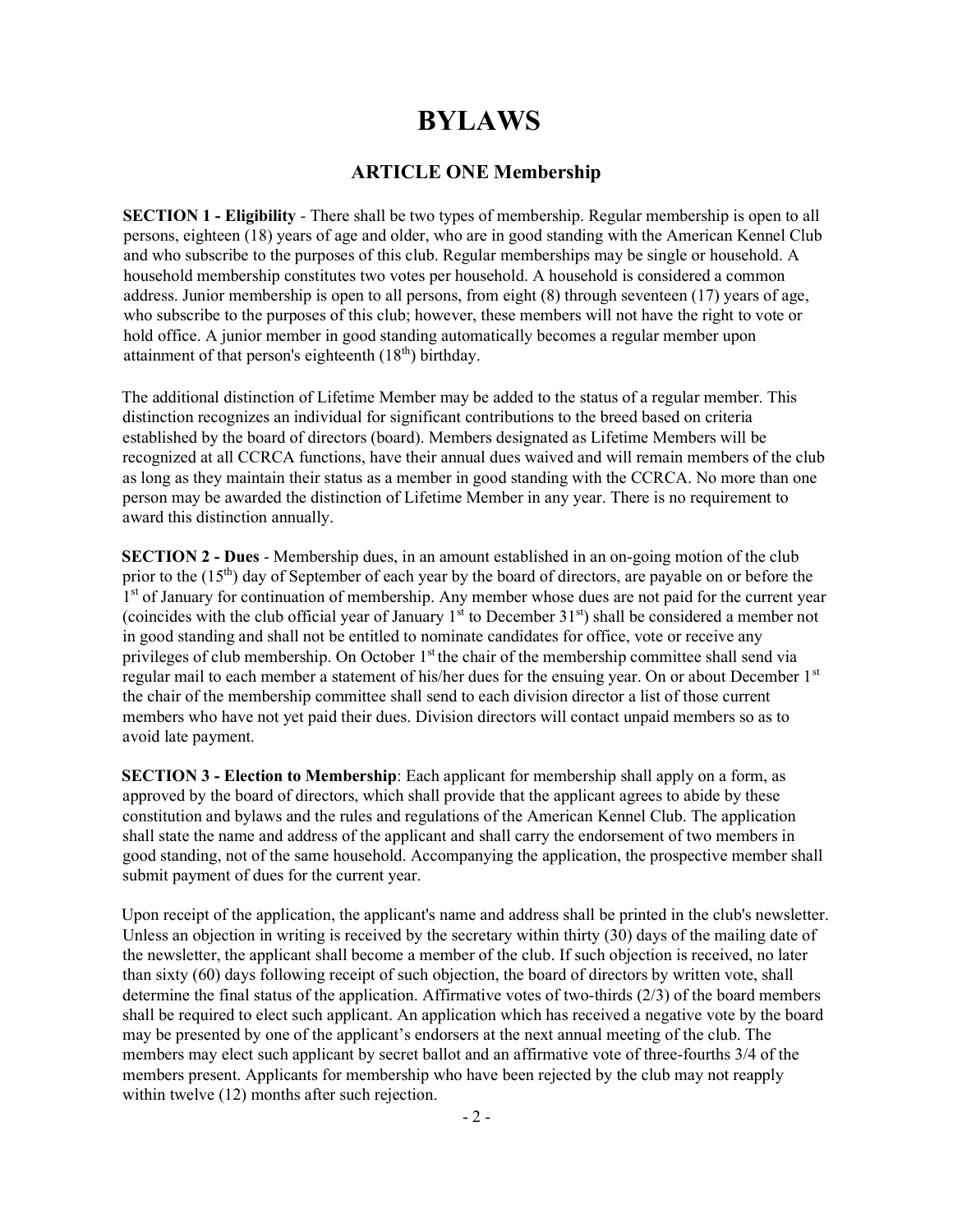Upon becoming a member for the first time, the dues paid in the application process shall cover the year of approval and the following year.

SECTION 4 - Termination of Membership: Memberships may be terminated:

- a) By resignation. Any member in good standing may resign from the club upon written notice to the Secretary; but no member may resign when in debt to the club. Obligations other than dues are considered a debt to the club and must be paid in full prior to resignation
- b) By lapsing. A membership will be considered as lapsed and automatically terminated if such member's dues remain unpaid at end of day, January 1st.

The board may grant an additional forty-five (45) days of grace to such delinquent members in meritorious cases. In no case may a person be entitled to vote on any club matter at any club meeting whose dues are unpaid as of the date of such meeting, the date of mailing of ballots or other voting on such matter.

c) By expulsion. A membership may be terminated by expulsion as provided in Article VI of these bylaws.

## ARTICLE TWO Meetings

SECTION 1 - Annual Meetings: The annual meeting of the club shall be held in conjunction with the annual National Specialty. Such meeting shall be held at or near the site of the National Specialty. Written notice of the annual meeting shall be published in the club newsletter or mailed to every member by the corresponding secretary at least sixty (60) days prior to the date of the meeting. If an inperson annual membership meeting cannot be held, the meeting may be conducted virtually online and/or by teleconference/videoconference in accordance with state law, or an annual report may be published in the club's newsletter. If an in-person annual meeting is not possible, notice shall be published in the newsletter or mailed to every member by the corresponding secretary (60) days prior to the date of the originally scheduled in-person meeting or as soon as reasonably possible. The quorum for the annual meeting shall be ten percent (10%) of the members in good standing.

SECTION 2 - Special Club Meetings: Special club meetings may be called by the president or by a majority of the members of the board who are present at a meeting of the board or who vote by mail, and shall be called by the corresponding secretary upon receipt of a petition signed by ten percent (10%) of the members who are in good standing. Such meeting shall be held at such place, date and hour as may be designated by the board of directors. Written notice of such meeting shall be published in the club newsletter or mailed to every member by the corresponding secretary at least sixty (60) days prior to the date of the meeting. The quorum for the special meeting shall be ten percent (10%) of the members in good standing.

SECTION 3 - Board Meetings: It is recommended that a meeting of the board be held within fortyeight (48) hours of the annual meeting if circumstances reasonably permit. Other meetings of the board of directors shall be held in person or via telephone conference call or via video conference at such times and places as are designated by the president or by a majority of the board voting in person or by mail (written or electronic), or by telephone, provided the latter is confirmed in writing by the corresponding secretary within seven (7) days thereof. A quorum for such meeting shall be a majority of the board. (For clarification, the president is not included in the count of a quorum or the majority but may be called upon to vote to break a tie if needed) At any board meeting or by mail it shall take a majority vote of the entire board to approve any action taken by the board.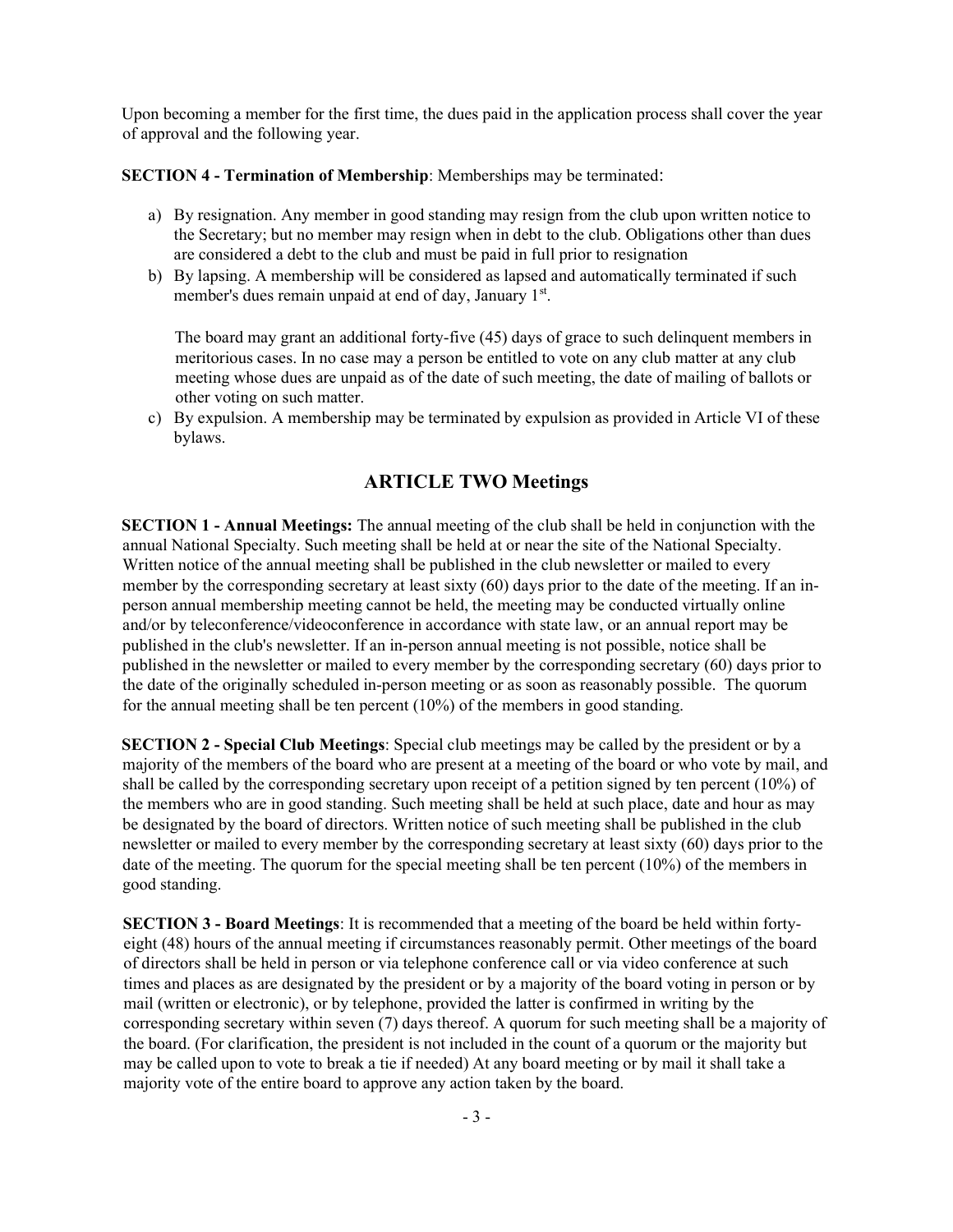SECTION 4 – Board Business: The board of directors may conduct its business through the corresponding secretary by mail, fax, email, telephone conference call, or video conference call provided it does not conflict with any other provision of these bylaws. The recording secretary shall keep an accurate record of all business transacted by the board. This record shall include the exact wording of all resolutions together with the names of the directors who voted to approve and those who voted to disapprove. The record shall be preserved in the club files and be open to inspection by members of the club at any time. Items voted on by mail, fax, email, telephone conference call or video conference call shall be confirmed in writing by the corresponding secretary within seven (7) days. The details of how each director voted on an issue shall be recorded, except in those instances where the vote is taken by secret ballot.

### ARTICLE THREE Directors and Officers

SECTION 1 - Board of Directors: The board shall be comprised of the president, the vice president, recording secretary, corresponding secretary, treasurer, immediate past president, four (4) division directors and three (3) directors at-large. The immediate past president shall remain on the board in an advisory capacity, as a non-voting member, for a period of one (1) year following his/her term in office. All others will serve two-year terms. The president, recording secretary, and one half of the directors will be elected in one odd-numbered year and the vice president, corresponding secretary, treasurer and the remaining directors will be elected the following even-numbered year. There will be one division director for each US division recognized by the CCRCA, chosen by the membership residing therein. All other board members shall be elected as provided in Article IV with the exception of the immediate past president whose membership is automatic. All board members must be club members in good standing who are eligible to vote and shall serve until their successors are elected. General management of the club's affairs shall be entrusted to the board of directors. All board members must be residents of the United States.

SECTION 2 – Officers: The club's officers, consisting of the president, vice president, recording secretary, corresponding secretary and treasurer, shall serve in their respective capacities with regard to the club and its meetings and the board and its meetings.

- a) The president shall preside at all meetings of the club and of the board and shall have the duties and powers normally appurtenant to the office of president, in addition to those particularly specified in these bylaws.
- b) The vice president shall have the duties, and exercise the powers of the president, in case of the president's death, absence or incapacity.
- c) The recording secretary shall keep a record of all meetings of the club and of the board and of all matters of record which shall be ordered by the club. The corresponding secretary shall assume the duties of the recording secretary in his/her absence until the position is filled.
- d) The corresponding secretary shall be responsible for all correspondence as directed by the CCRCA board, shall notify officers of their election to office, keep a roster of the members of the club and their addresses and carry out such duties as are prescribed in these bylaws. The recording secretary shall assume the duties of the corresponding secretary in his/her absence until the position is filled.
- e) The treasurer shall be responsible for the collection and receipt of all moneys due or belonging to the club. He or she shall deposit, or authorize others to deposit, the same in a bank approved by the board, in the name of the club. He or she shall at all times be open to inspection by the board and he or she shall report to the board, at every meeting, the condition of the club's finances and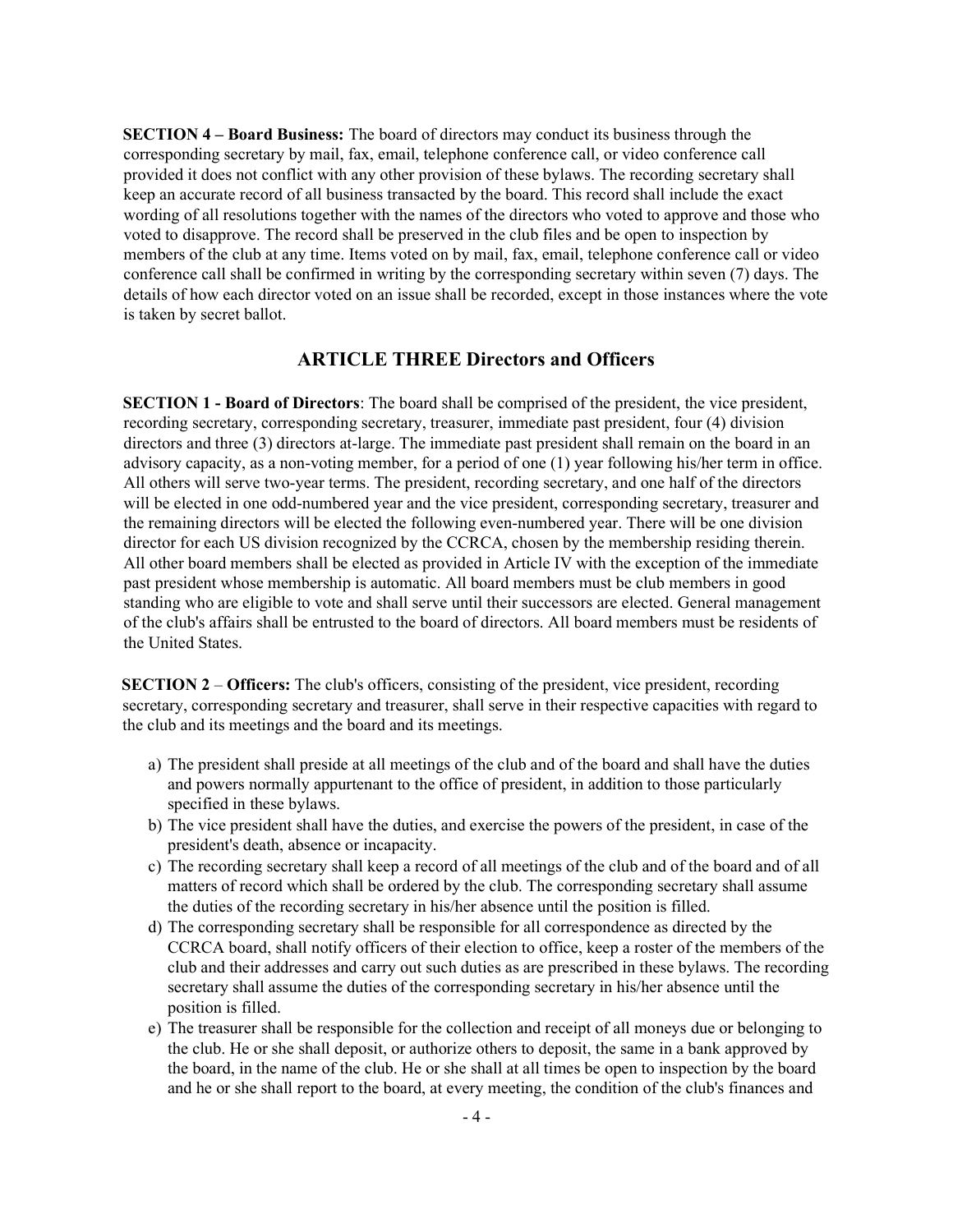every item of receipt or payment not before reported; at the annual meeting he or she shall render an account of all moneys received and expended during the previous fiscal year. The treasurer shall be bonded or otherwise insured in such amount as the board of directors shall determine. The treasurer will ensure that:

> i) One set of books be brought to the annual meeting. If the treasurer cannot attend the meeting, the books are to be sent via another individual. If the books are kept via an electronic program, a complete set of reports showing income, expense and all account balances is to be presented. Failure to produce the books in an orderly fashion at the annual meeting will result in grounds for the immediate dismissal of the treasurer, subject to a vote of the board.

ii) All financial records are kept intact for three (3) years unless the club is required to retain records longer for other legal purposes.

iii) No checks are to be accepted from an individual of the club unless the check is made out to the CCRCA. Checks made out to individuals shall be returned.

f) The delegate to the American Kennel Club shall be appointed by the president, subject to the approval of the board, at its first meeting following the election. The delegate can be selected from among the members of the club and may or may not be selected from among the officers or directors of the club. The delegate shall serve for a term of two (2) years, which term can be extended in increments of (2) years by board approval as herein stated, if such serves the club. The delegate shall represent the interests of the club at AKC meetings of its delegates and, if not by previous election a voting member of the board, be ex-officio, non-voting member of the CCRCA board of directors.

SECTION 3 - Vacancies: Any vacancies occurring on the board or among the officers during the year shall be filled until the next annual election by a majority vote of the voting members of the board; except that a vacancy in the office of the president shall be filled automatically by the vice president, and the resulting vacancy in the office of the vice president shall be appointed by the board.

## ARTICLE FOUR The Club Year, Voting, Nominations, Elections

SECTION 1 - Club Year: The club's fiscal and official years shall begin on January 1st and end December 31st. The elected officers and directors shall take office on January 1st, and each retiring officer shall turn over to his or her successor in office all properties and records relating to that office within 30 days after the election.

SECTION 2 – Voting: Voting shall be limited to those members in good standing in the club. At the annual meeting, or at a special meeting of the club, voting shall be limited to those members eligible to vote who are present at the meeting. Voting by proxy shall not be permitted. The annual election of officers (delegate) and directors, and, any voting required on amendments to the constitution and bylaws and/or the standard for the breed, shall be decided by written ballot cast by mail or in accordance with AKC's procedure on electronic balloting for AKC parent clubs and state law. The board of directors may also decide to submit other specific questions for decision by the membership.

SECTION 3 - Annual Elections: In the election of officers and directors the vote shall be conducted by mail ballot or in accordance with AKC's procedure on electronic balloting for AKC parent clubs and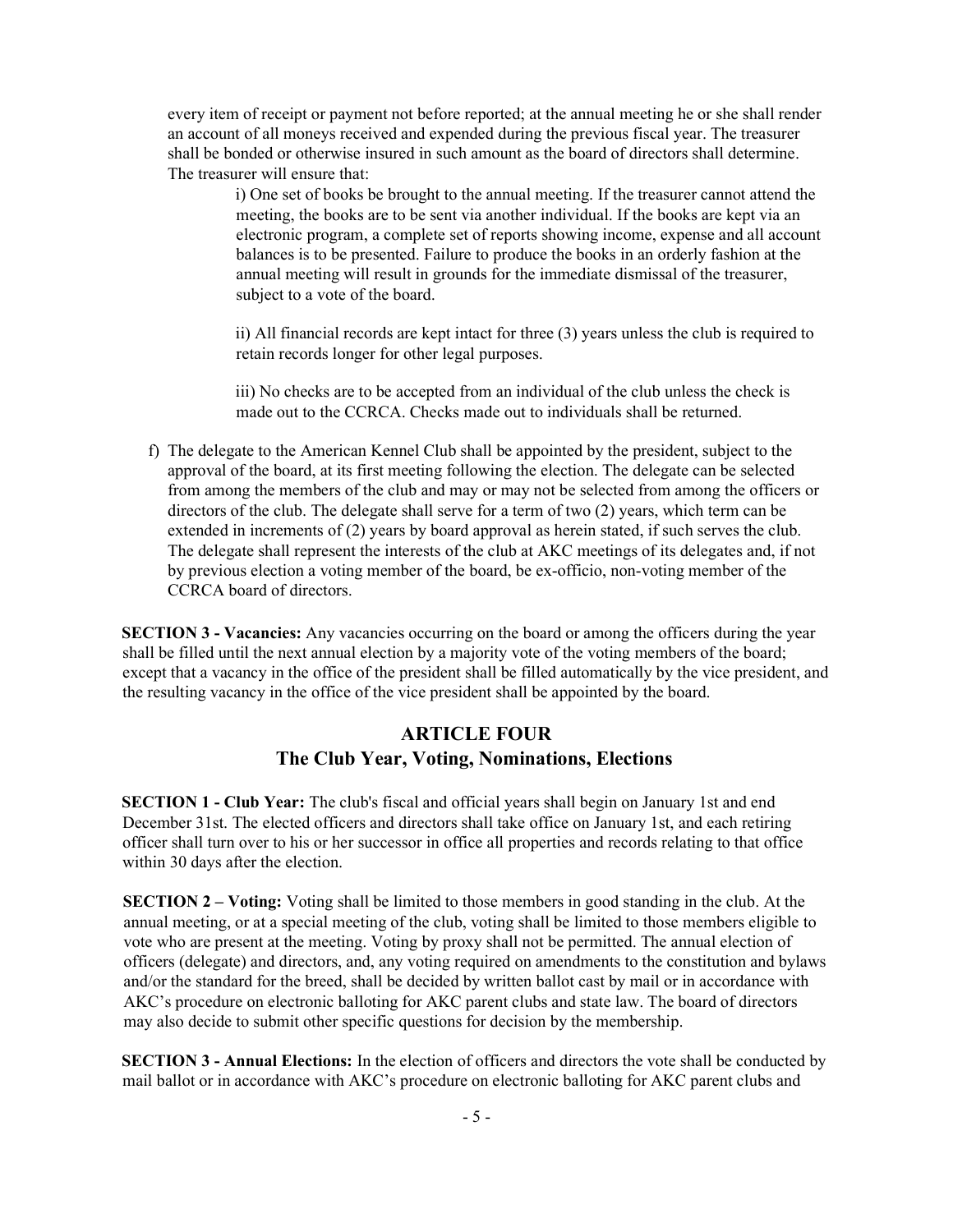state law. To be valid, ballots must be received by the corresponding secretary (or an independent professional firm designated by the board) on or before December 20th.

The ballots shall be counted by the corresponding secretary and verified by three inspectors of election appointed by the board or in accordance with AKC's procedure on electronic balloting for AKC parent clubs and state law. The person receiving the largest number of votes for each position shall be declared elected. If any elected nominee is unable to serve for any reason any vacancy so created shall be filled by the new board of directors in the manner provided by Article III Section 3.

SECTION 4 - Nominations and Ballots: No person may be a candidate for office in a club election who has not been nominated in accordance with these bylaws. A nominating committee shall be chosen by the board from members submitted to, or proposed by the board, before August 1st. The committee shall consist of one member from each of the club divisions. If this is an even number, then there shall be one additional member chosen without regard to geographical location. There shall be two alternates. All must be members in good standing and have been a CCRCA member for not less than two (2) years from the date he or she was accepted into the CCRCA, and no more than one (including alternates) shall be a member of the current board of directors. The nominating committee may conduct its business by mail, fax, telephone conference call, or video conference call provided it does not conflict with any other provision of these bylaws.

- a) Nominating Committee. The nominating committee shall nominate from among the eligible members of the club one candidate for each office and other positions open on the board. After first obtaining consent from the nominees, the nominating committee shall submit the list of candidates to the corresponding secretary not later than September 1st. Each year the corresponding secretary shall either (1) publish in the September-October issue of the club newsletter the list of candidates or (2) mail to each member in good standing a list of the candidates. Joint notices may be sent to members residing at the same address.
- b) Additional Nominations. Additional nominations may be made by written petition addressed to the corresponding secretary. Such petitions must be received by the corresponding secretary no later than November 1st and must be signed by three members of the club in good standing who have been CCRCA members for not less than two (2) years from the date he or she was accepted into the CCRCA. Each petition must be accompanied by the written acceptance of each such additional candidate. No person may be a candidate for more than one office and the additional nominations may be made only from among those members in good standing who have not accepted another nomination of the nominating committee.
- c) If no valid additional nominations are received by November 1st, the nominating committee's slate shall be declared elected as of January 1st and no balloting will be required.
- d) If one or more valid additional nominations are received by the corresponding secretary on or before November 1st, the corresponding secretary (or an independent professional firm designated by the board) shall, not later than November 15th, mail, or send in accordance with AKC's procedure on electronic balloting for AKC parent clubs and state law, to each member in good standing as of November 10th of the current year, a ballot listing all of the nominees for each position, in alphabetical order, with the names of the states in which they reside, together with a blank envelope and a return envelope addressed to the corresponding secretary (or designated professional firm) marked "Ballot" and name and return address of the member to whom it was sent. So that the ballots may remain secret, each voter after marking their ballot, shall seal it in the blank envelope, which in turn shall be placed in the second envelope addressed to the secretary (or designated professional firm). All ballots must be received by the corresponding secretary (or designated professional firm) by end of day December 20th. Inspectors of the election (or designated professional firm) shall check the returns against the list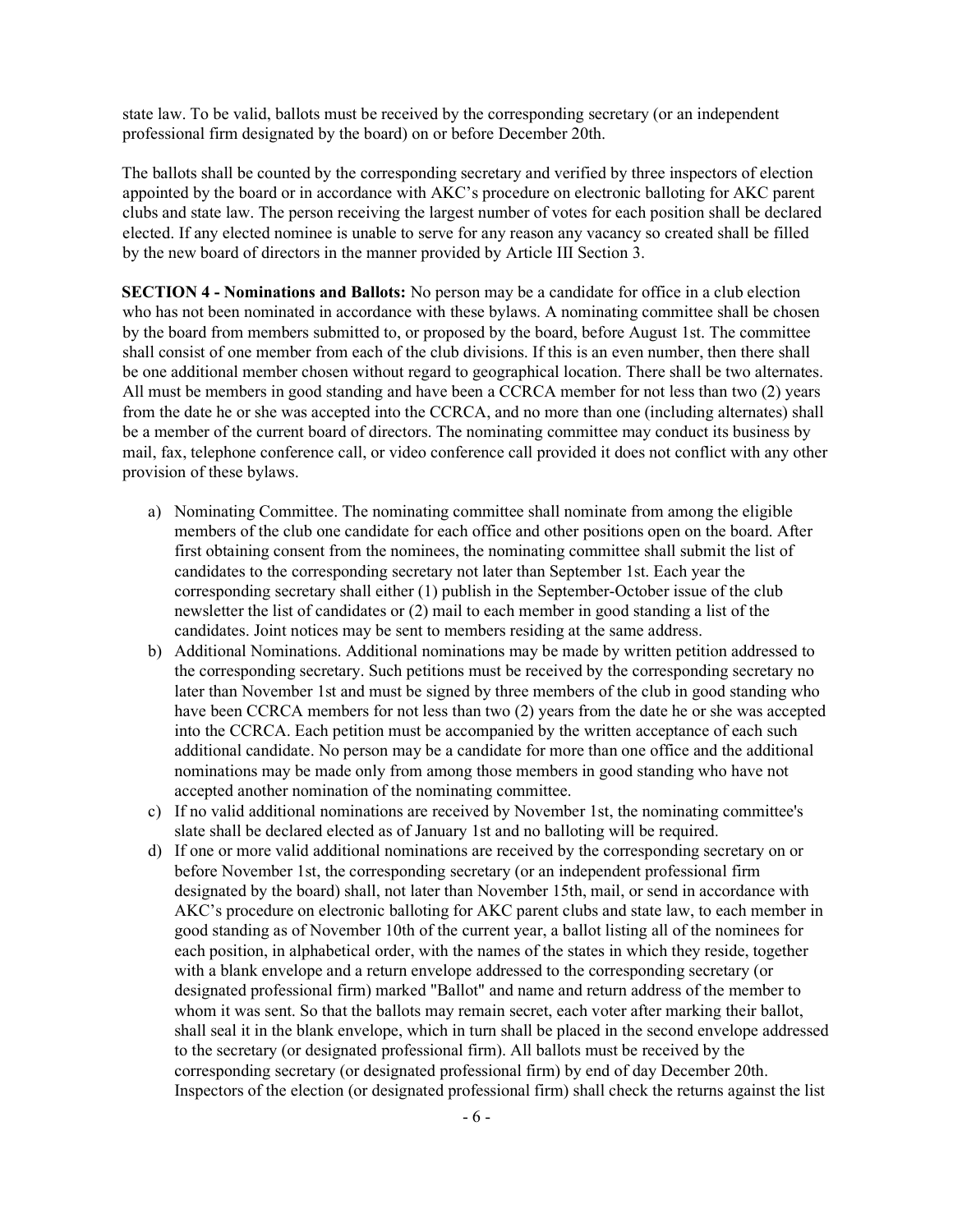of members in good standing as of November 10th of the current year, prior to opening the outer envelopes. Results of the voting shall be effective January 1st and announced in the first issue of the club newsletter following the election and on the official club website and email chat board.

e) Nominations cannot be made at the annual meeting or in any manner other than provided above.

### ARTICLE FIVE Committees

SECTION 1 - The board may each year appoint standing committees to advance the work of the club in such matters as dog shows and matches, field trials, working tests and hunting tests, obedience and tracking, trophies, annual prizes, membership, newsletter, club archives, recordkeeping and other areas which may be served by committees. Such committees shall always be subject to final authority of the board. Special committees may also be appointed by the board to aid on particular projects.

SECTION 2 - Any committee appointment may be terminated by a majority vote of the full membership of the board upon written notice to the appointee; the board may appoint successors to those persons whose service has been terminated.

#### ARTICLE SIX Discipline

SECTION 1 - American Kennel Club Suspension: Any member who is suspended from any of the privileges of the American Kennel Club shall automatically be suspended as well from the privileges of this club for a like period.

SECTION 2 – Charges: Any member may refer charges against another member for alleged misconduct prejudicial to the best interests of the club or the breed. Written charges with specifications must be filed in duplicate with the corresponding secretary together with a deposit of \$25.00. This deposit shall be forfeited if the board refuses to entertain jurisdiction or if such charges are not sustained by the board, or a committee of the board, following a hearing. The corresponding secretary shall promptly send a copy of the charges to each member of the board or present them at a board meeting and the board shall first consider whether the actions alleged in the charges, if proven, might constitute conduct prejudicial to the best interest of the club or the breed. If the board considers that the charges do not allege conduct which would be prejudicial to the best interest of the club or the breed, it may refuse to entertain jurisdiction of the charges. If the board entertains jurisdiction of the charges, it shall fix a date of a hearing by the board or a committee of not less than three (3) members of the board, not less than three (3) weeks, nor more than six (6) weeks, thereafter. The corresponding secretary shall promptly send one copy of the charges to the accused member by registered mail, together with a notice of the hearing, and an assurance that the defendant may personally appear in his/her own defense and bring witnesses if he/she wishes.

SECTION 3 - Board Hearings: The board or committee shall have the complete authority to decide whether counsel may attend the hearing, but complainant and defendant shall be treated uniformly in that regard. Should the charges be sustained after hearing all the evidence and testimony presented by the complainant and defendant, the board or committee may, by a majority vote of those present, reprimand or suspend the defendant from all privileges of the club for a period of not more than six (6) months from the date of hearing or until the next annual meeting if that will occur after six (6) months. And, if the board deems that punishment insufficient, it may also recommend to the membership that the penalty be expulsion. In such case, the suspension shall not restrict the defendant's right to appear before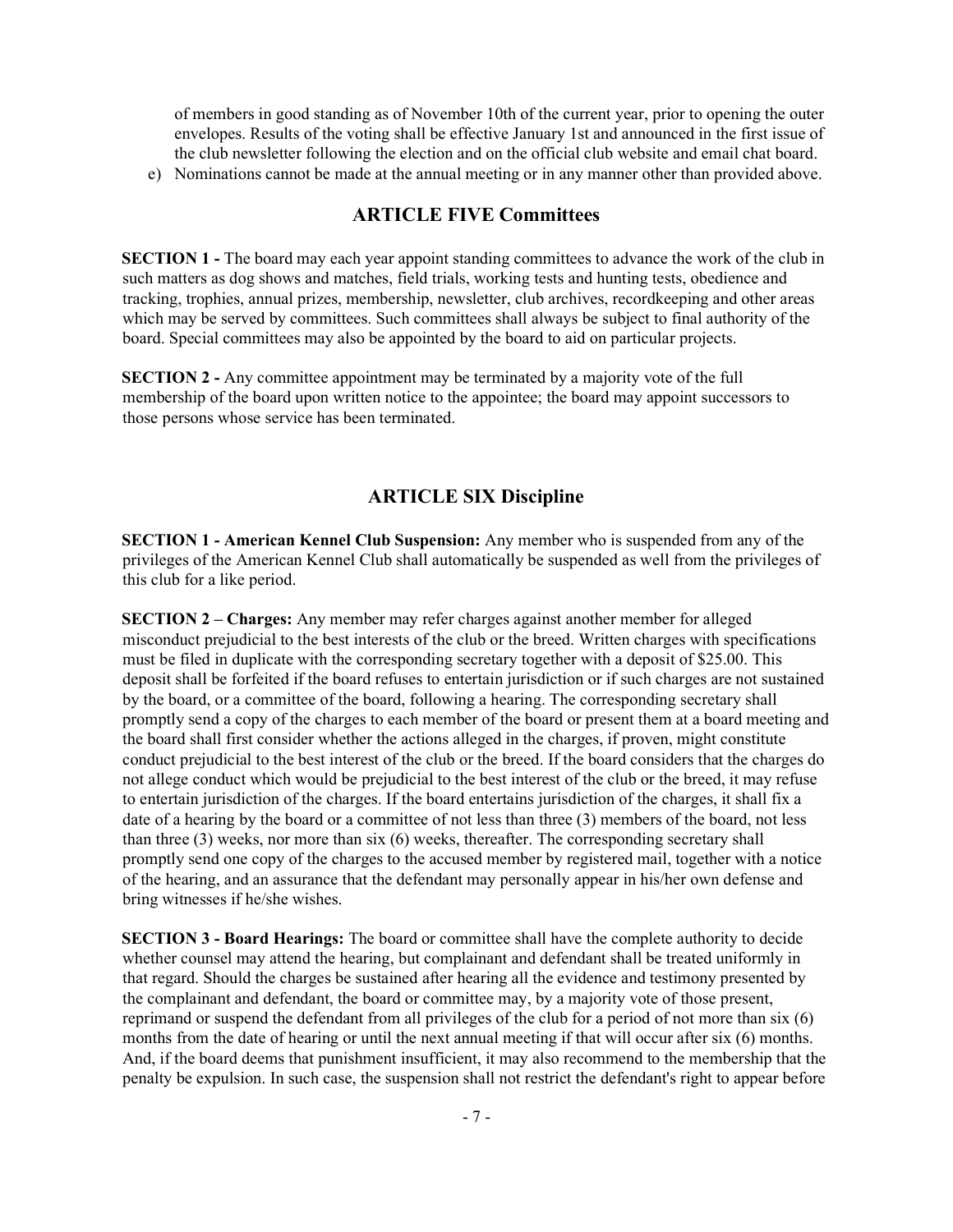his fellow members at the ensuing club meeting which considers the recommendation of the board or committee. Immediately after the board or committee has reached a decision, its findings shall be put in written form and filed with the corresponding secretary, who, in turn, shall notify each of the parties of the decision and penalty, if any. (A written reprimand directed exclusively to the member may be somewhat detailed but an official [published] reprimand should only indicate that subsequent to a board hearing "... member X was officially reprimanded as a result of charges filed by member Y.")

SECTION 4 – Expulsion: Expulsion of a member from the club may be accomplished only at the annual meeting of the club following a hearing and upon the recommendation of the board and committee as provided in Section 3 of this article. The defendant shall have the privilege of appearing on his/her own behalf though no evidence shall be taken at this meeting. The president shall read the charges, and the findings and recommendations, and shall invite the defendant, if present, to speak on his/her own behalf. The members in good standing at the meeting shall then vote, by secret written ballot, on the proposed expulsion. A two-thirds (2/3) vote of those members in good standing present and voting at the annual meeting shall be necessary for expulsion. If expulsion is not so voted, the suspension shall stand.

#### ARTICLE SEVEN Amendments

SECTION 1 - Amendments to the constitution and bylaws (and to the standard for the breed) may be proposed by the board of directors, or by written petition addressed to the corresponding secretary, signed by twenty percent (20%) of the membership in good standing. Amendments proposed by such a petition shall be promptly considered by the board and must be submitted to the members, along with the board's recommendations, by the corresponding secretary, for a vote within three months of the date the petition was received by the corresponding secretary.

SECTION 2 - The constitution and bylaws, (and/or the standard for the breed) may be amended at any time provided a copy of the proposed amendment has been presented to the membership by mail or in accordance with AKC's procedure on electronic balloting for AKC parent clubs and state law by the corresponding secretary, accompanied by a ballot on which he or she may indicate his or her choice for or against the action to be taken. The notice shall specify a date, not less than thirty (30) days after the date of mailing, by which date the ballots must be returned to the corresponding secretary to be counted. The favorable vote of two-thirds (2/3) of the members in good standing who return valid ballots within the time limit shall be required to effect any such amendment. So that the ballots may remain secret, each voter after marking his or her ballot, shall seal it in the blank envelope, which in turn shall be placed in the second envelope addressed to the Secretary (or designated professional firm).

SECTION 3 - No amendment to the constitution and bylaws (or to the standard for the breed), that is adopted by the club, shall become effective until it has been approved by the board of directors of the American Kennel Club.

### ARTICLE EIGHT Dissolution

SECTION 1 - The club may be dissolved at any time by the written consent of not less than two-thirds (2/3) of its members in good standing. In the event of the dissolution of the club, other than for reorganization, whether voluntary or involuntary or by operation of law, none of the property of the club, nor any proceeds thereof, nor any assets, shall be distributed to any members of the club; however, after payment of the debts of the club, its property and remaining assets shall be given to a charitable organization for the benefit of dogs selected by the board of directors.